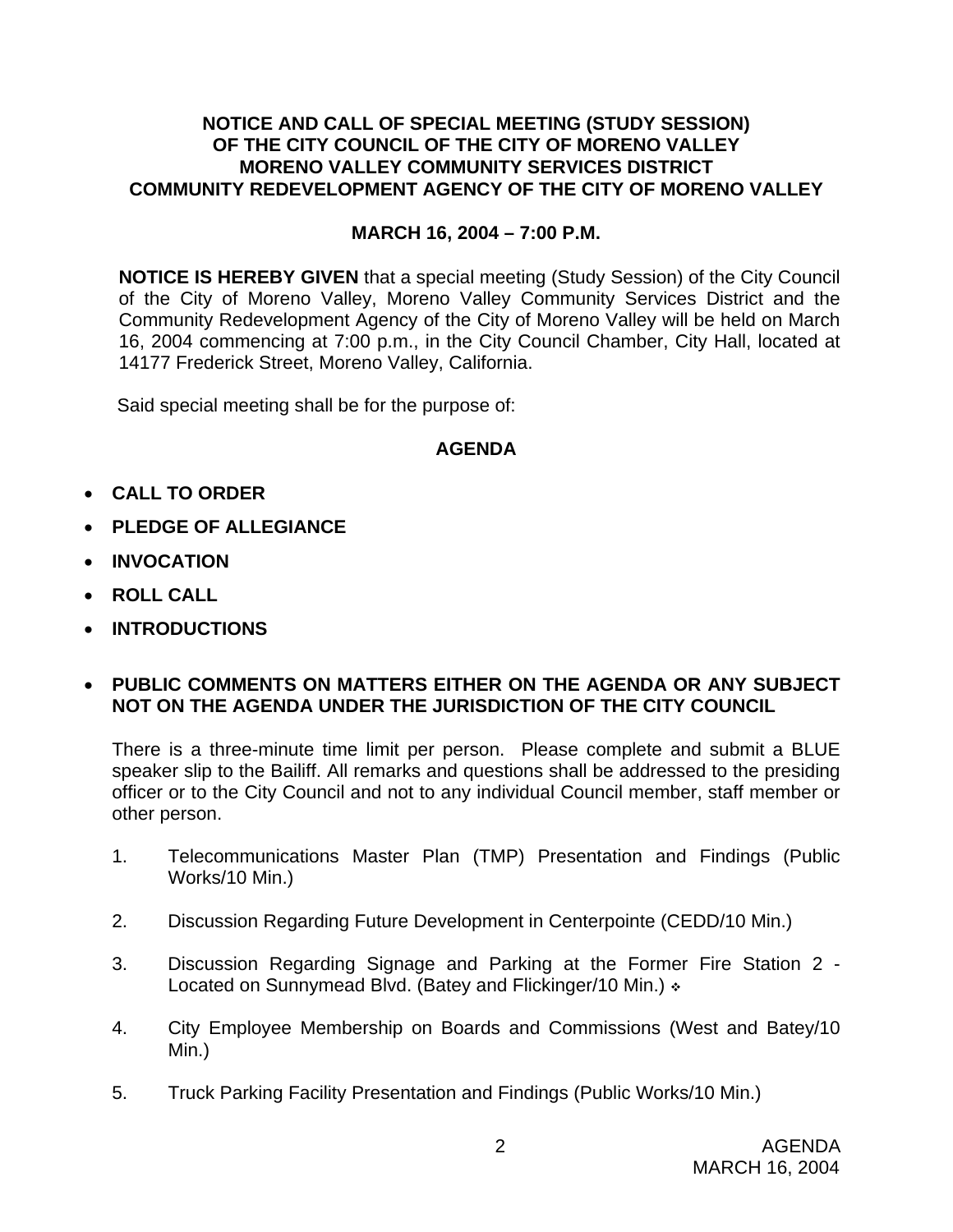- 6. Ordinance Regulating Sales and Special Events in Parking Lots (City Attorney/10 Min.)
- 7. City Council Requests and Communications

(Times shown are only estimates for staff presentation. Items may be deferred by Council if time does not permit full review.)

Oral Presentation only – No written material provided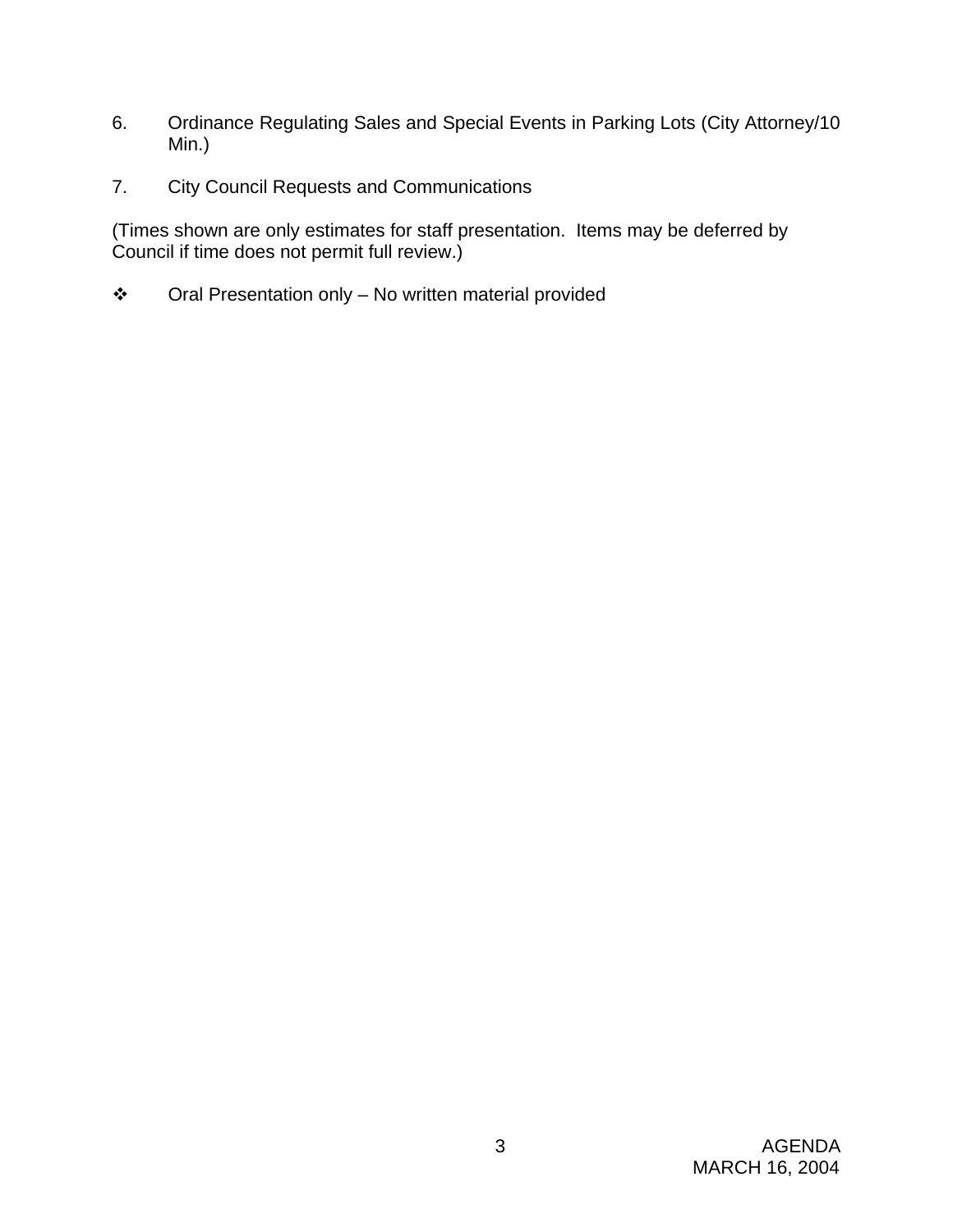### **CLOSED SESSION**

A Closed Session of the City Council of the City of Moreno Valley will be held in the City Manager's Conference Room, Second floor, City Hall. The City Council will meet in Closed Session to confer with its legal counsel regarding the following matter(s) and any additional matter(s) publicly and orally announced by the City Attorney in the Council Chamber at the time of convening the Closed Session. The Closed Session will be held pursuant to Government Code:

## 1) SECTION 54956.8 – REAL ESTATE NEGOTIATIONS

|  | City Negotiator: | <b>Trent Pulliam</b> |
|--|------------------|----------------------|
|--|------------------|----------------------|

| <b>Street Location:</b>                    | Assessor's Parcel No: |  |
|--------------------------------------------|-----------------------|--|
| <b>Auto Mall Drive</b>                     | 477-130-024           |  |
|                                            |                       |  |
| <b>Auto Mall Drive</b>                     | 477-130-037           |  |
| <b>Auto Mall Drive</b>                     | 477-130-040           |  |
| Eucalyptus Ave./Auto Mall Drive            | 477-120-001           |  |
| Nason & Cottonwood                         | 477-220-070           |  |
| Nason & Alessandro                         | 477-220-038           |  |
| <b>Frederick &amp; Cactus</b>              | 297-170-010           |  |
| <b>Frederick &amp; Cactus</b>              | 297-170-015           |  |
| <b>Frederick &amp; Cactus</b>              | 297-170-027           |  |
| Moreno Beach Drive/St. Route 60477-130-012 |                       |  |
| Moreno Beach Drive                         | 477-130-045           |  |

2) SECTION 54956.9(a) – CONFERENCE WITH LEGAL COUNSEL – EXISTING **LITIGATION** 

| a)            | Case:<br>Court:<br>Case No.: | MVN v. City of Moreno Valley<br><b>Riverside Superior Court</b><br><b>RIC 405474</b>         |
|---------------|------------------------------|----------------------------------------------------------------------------------------------|
| b)            | Case:                        | Leaders in Community Alternatives, Inc. v. City of Moreno<br>Valley, et al.                  |
|               | Court:<br>Case No.:          | United States District Court, Central District of California<br><b>EDCV-02-1207 VAP SGLx</b> |
| $\mathcal{C}$ | Case:                        | Citizens to Enforce CEOA y, City of Moreno Valley, et al.                                    |

c) Case: *Citizens to Enforce CEQA v. City of Moreno Valley, et al.*  Court: Riverside Superior Court Case No.: 403114